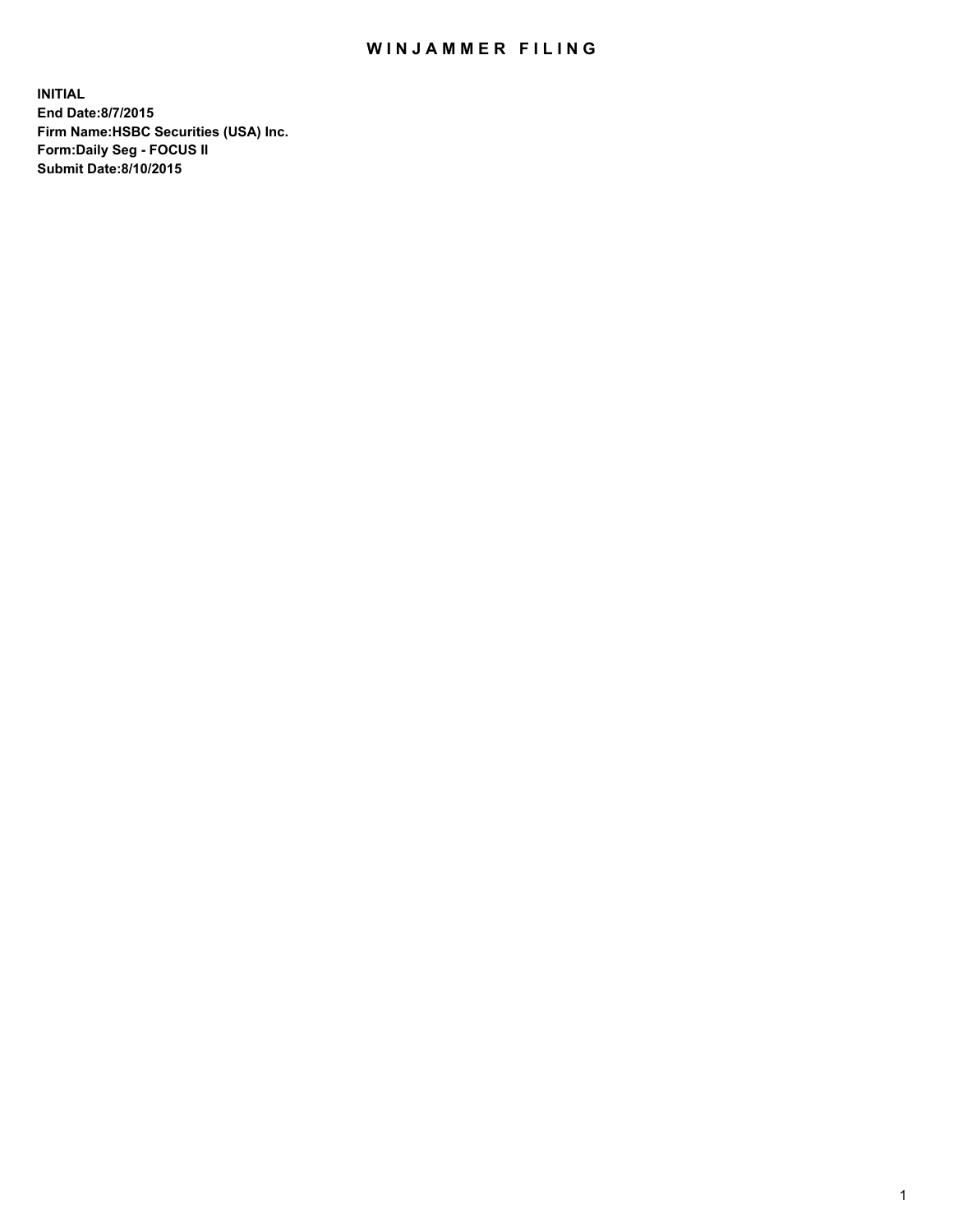## **INITIAL End Date:8/7/2015 Firm Name:HSBC Securities (USA) Inc. Form:Daily Seg - FOCUS II Submit Date:8/10/2015 Daily Segregation - Cover Page**

| Name of Company<br><b>Contact Name</b><br><b>Contact Phone Number</b><br><b>Contact Email Address</b>                                                                                                                                                                                                                          | <b>HSBC Securities (USA) Inc.</b><br>Steven richardson<br>212-525-6445<br>steven.richardson@us.hsbc.com |
|--------------------------------------------------------------------------------------------------------------------------------------------------------------------------------------------------------------------------------------------------------------------------------------------------------------------------------|---------------------------------------------------------------------------------------------------------|
| FCM's Customer Segregated Funds Residual Interest Target (choose one):<br>a. Minimum dollar amount: ; or<br>b. Minimum percentage of customer segregated funds required:%; or<br>c. Dollar amount range between: and; or<br>d. Percentage range of customer segregated funds required between:% and%.                          | 50,000,000<br>00<br>00                                                                                  |
| FCM's Customer Secured Amount Funds Residual Interest Target (choose one):<br>a. Minimum dollar amount: ; or<br>b. Minimum percentage of customer secured funds required:%; or<br>c. Dollar amount range between: and; or<br>d. Percentage range of customer secured funds required between:% and%.                            | 10,000,000<br>0 <sub>0</sub><br>00                                                                      |
| FCM's Cleared Swaps Customer Collateral Residual Interest Target (choose one):<br>a. Minimum dollar amount: ; or<br>b. Minimum percentage of cleared swaps customer collateral required:% ; or<br>c. Dollar amount range between: and; or<br>d. Percentage range of cleared swaps customer collateral required between:% and%. | 70,000,000<br><u>00</u><br><u>00</u>                                                                    |

Attach supporting documents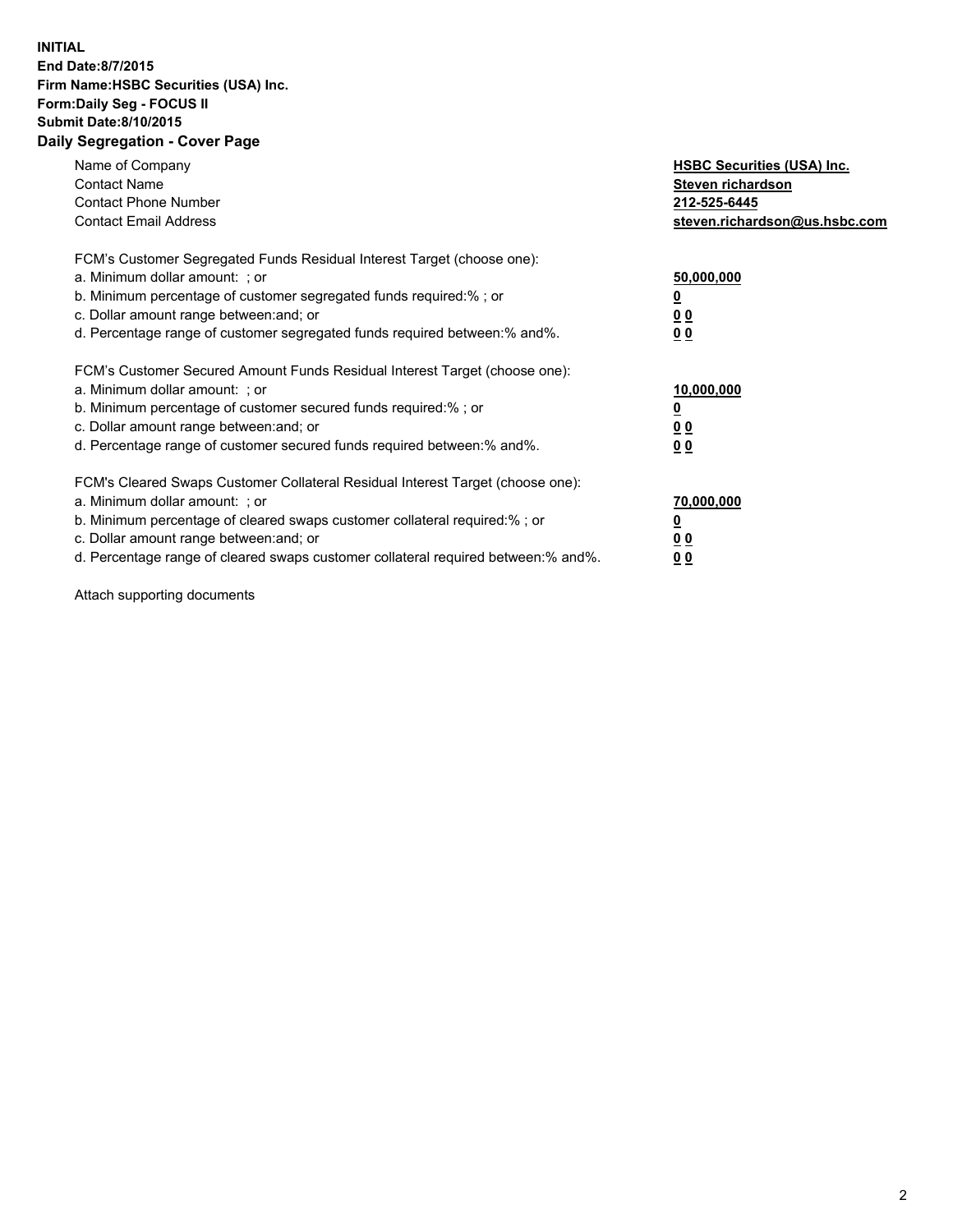**INITIAL End Date:8/7/2015 Firm Name:HSBC Securities (USA) Inc. Form:Daily Seg - FOCUS II Submit Date:8/10/2015 Daily Segregation - Secured Amounts**

Foreign Futures and Foreign Options Secured Amounts Amount required to be set aside pursuant to law, rule or regulation of a foreign government or a rule of a self-regulatory organization authorized thereunder **0** [7305] 1. Net ledger balance - Foreign Futures and Foreign Option Trading - All Customers A. Cash **54,521,858** [7315] B. Securities (at market) **41,918,404** [7317] 2. Net unrealized profit (loss) in open futures contracts traded on a foreign board of trade **7,092,474** [7325] 3. Exchange traded options a. Market value of open option contracts purchased on a foreign board of trade **0** [7335] b. Market value of open contracts granted (sold) on a foreign board of trade **0** [7337] 4. Net equity (deficit) (add lines 1. 2. and 3.) **103,532,736** [7345] 5. Account liquidating to a deficit and account with a debit balances - gross amount **793,655** [7351] Less: amount offset by customer owned securities **-793,655** [7352] **0** [7354] 6. Amount required to be set aside as the secured amount - Net Liquidating Equity Method (add lines 4 and 5) **103,532,736** [7355] 7. Greater of amount required to be set aside pursuant to foreign jurisdiction (above) or line 6. **103,532,736** [7360] FUNDS DEPOSITED IN SEPARATE REGULATION 30.7 ACCOUNTS 1. Cash in banks A. Banks located in the United States **38,688,843** [7500] B. Other banks qualified under Regulation 30.7 **0** [7520] **38,688,843** [7530] 2. Securities A. In safekeeping with banks located in the United States **41,918,404** [7540] B. In safekeeping with other banks qualified under Regulation 30.7 **0** [7560] **41,918,404** [7570] 3. Equities with registered futures commission merchants A. Cash **0** [7580] B. Securities **0** [7590] C. Unrealized gain (loss) on open futures contracts **0** [7600] D. Value of long option contracts **0** [7610] E. Value of short option contracts **0** [7615] **0** [7620] 4. Amounts held by clearing organizations of foreign boards of trade A. Cash **0** [7640] B. Securities **0** [7650] C. Amount due to (from) clearing organization - daily variation **0** [7660] D. Value of long option contracts **0** [7670] E. Value of short option contracts **0** [7675] **0** [7680] 5. Amounts held by members of foreign boards of trade A. Cash **48,434,199** [7700] B. Securities **0** [7710] C. Unrealized gain (loss) on open futures contracts **7,092,474** [7720] D. Value of long option contracts **0** [7730] E. Value of short option contracts **0** [7735] **55,526,673** [7740] 6. Amounts with other depositories designated by a foreign board of trade **0** [7760] 7. Segregated funds on hand **0** [7765] 8. Total funds in separate section 30.7 accounts **136,133,920** [7770] 9. Excess (deficiency) Set Aside for Secured Amount (subtract line 7 Secured Statement Page 1 from Line 8) **32,601,184** [7380] 10. Management Target Amount for Excess funds in separate section 30.7 accounts **10,000,000** [7780] 11. Excess (deficiency) funds in separate 30.7 accounts over (under) Management Target **22,601,184** [7785]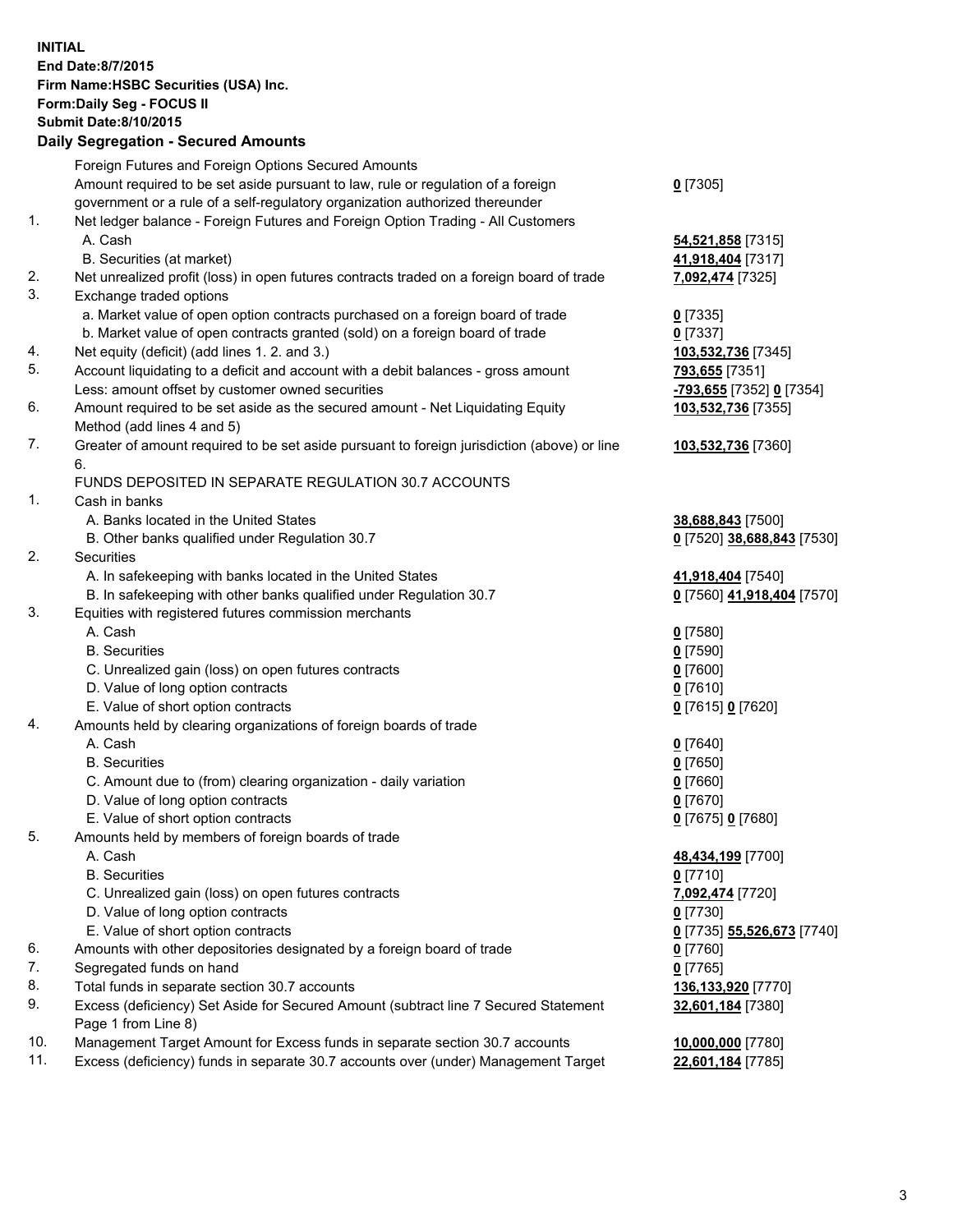| <b>INITIAL</b>                            |                                                                                                |                             |  |  |
|-------------------------------------------|------------------------------------------------------------------------------------------------|-----------------------------|--|--|
| <b>End Date:8/7/2015</b>                  |                                                                                                |                             |  |  |
| Firm Name: HSBC Securities (USA) Inc.     |                                                                                                |                             |  |  |
| Form: Daily Seg - FOCUS II                |                                                                                                |                             |  |  |
| <b>Submit Date:8/10/2015</b>              |                                                                                                |                             |  |  |
| Daily Segregation - Segregation Statement |                                                                                                |                             |  |  |
|                                           | SEGREGATION REQUIREMENTS(Section 4d(2) of the CEAct)                                           |                             |  |  |
| 1.                                        | Net ledger balance                                                                             |                             |  |  |
|                                           | A. Cash                                                                                        | 185,676,873 [7010]          |  |  |
|                                           | B. Securities (at market)                                                                      | 727,456,002 [7020]          |  |  |
| 2.                                        | Net unrealized profit (loss) in open futures contracts traded on a contract market             | 74,053,507 [7030]           |  |  |
| 3.                                        | Exchange traded options                                                                        |                             |  |  |
|                                           | A. Add market value of open option contracts purchased on a contract market                    | 115,360,222 [7032]          |  |  |
|                                           | B. Deduct market value of open option contracts granted (sold) on a contract market            | -8,287,204 [7033]           |  |  |
| 4.                                        | Net equity (deficit) (add lines 1, 2 and 3)                                                    | 1,094,259,400 [7040]        |  |  |
| 5.                                        | Accounts liquidating to a deficit and accounts with                                            |                             |  |  |
|                                           | debit balances - gross amount                                                                  | 2,601,380 [7045]            |  |  |
|                                           | Less: amount offset by customer securities                                                     | -2,601,300 [7047] 80 [7050] |  |  |
| 6.                                        | Amount required to be segregated (add lines 4 and 5)                                           | 1,094,259,480 [7060]        |  |  |
|                                           | FUNDS IN SEGREGATED ACCOUNTS                                                                   |                             |  |  |
| 7.                                        | Deposited in segregated funds bank accounts                                                    |                             |  |  |
|                                           | A. Cash                                                                                        | 16,521,954 [7070]           |  |  |
|                                           | B. Securities representing investments of customers' funds (at market)                         | $0$ [7080]                  |  |  |
|                                           | C. Securities held for particular customers or option customers in lieu of cash (at            | 131,336,780 [7090]          |  |  |
|                                           | market)                                                                                        |                             |  |  |
| 8.                                        | Margins on deposit with derivatives clearing organizations of contract markets                 |                             |  |  |
|                                           | A. Cash                                                                                        | 26,967,051 [7100]           |  |  |
|                                           | B. Securities representing investments of customers' funds (at market)                         | 224,527,500 [7110]          |  |  |
|                                           | C. Securities held for particular customers or option customers in lieu of cash (at<br>market) | 596,119,222 [7120]          |  |  |
| 9.                                        | Net settlement from (to) derivatives clearing organizations of contract markets                | 24,851,268 [7130]           |  |  |
| 10.                                       | Exchange traded options                                                                        |                             |  |  |
|                                           | A. Value of open long option contracts                                                         | 115,360,222 [7132]          |  |  |
|                                           | B. Value of open short option contracts                                                        | -8,287,204 [7133]           |  |  |
| 11.                                       | Net equities with other FCMs                                                                   |                             |  |  |
|                                           | A. Net liquidating equity                                                                      | 61,903,918 [7140]           |  |  |
|                                           | B. Securities representing investments of customers' funds (at market)                         | $0$ [7160]                  |  |  |
|                                           | C. Securities held for particular customers or option customers in lieu of cash (at            | $0$ [7170]                  |  |  |
|                                           | market)                                                                                        |                             |  |  |
| 12.                                       | Segregated funds on hand                                                                       | $0$ [7150]                  |  |  |
| 13.                                       | Total amount in segregation (add lines 7 through 12)                                           | 1,189,300,711 [7180]        |  |  |
| 14.                                       | Excess (deficiency) funds in segregation (subtract line 6 from line 13)                        | 95,041,231 [7190]           |  |  |
| 15.                                       | Management Target Amount for Excess funds in segregation                                       | 50,000,000 [7194]           |  |  |
| 16.                                       | Excess (deficiency) funds in segregation over (under) Management Target Amount                 | 45,041,231 [7198]           |  |  |

16. Excess (deficiency) funds in segregation over (under) Management Target Amount Excess